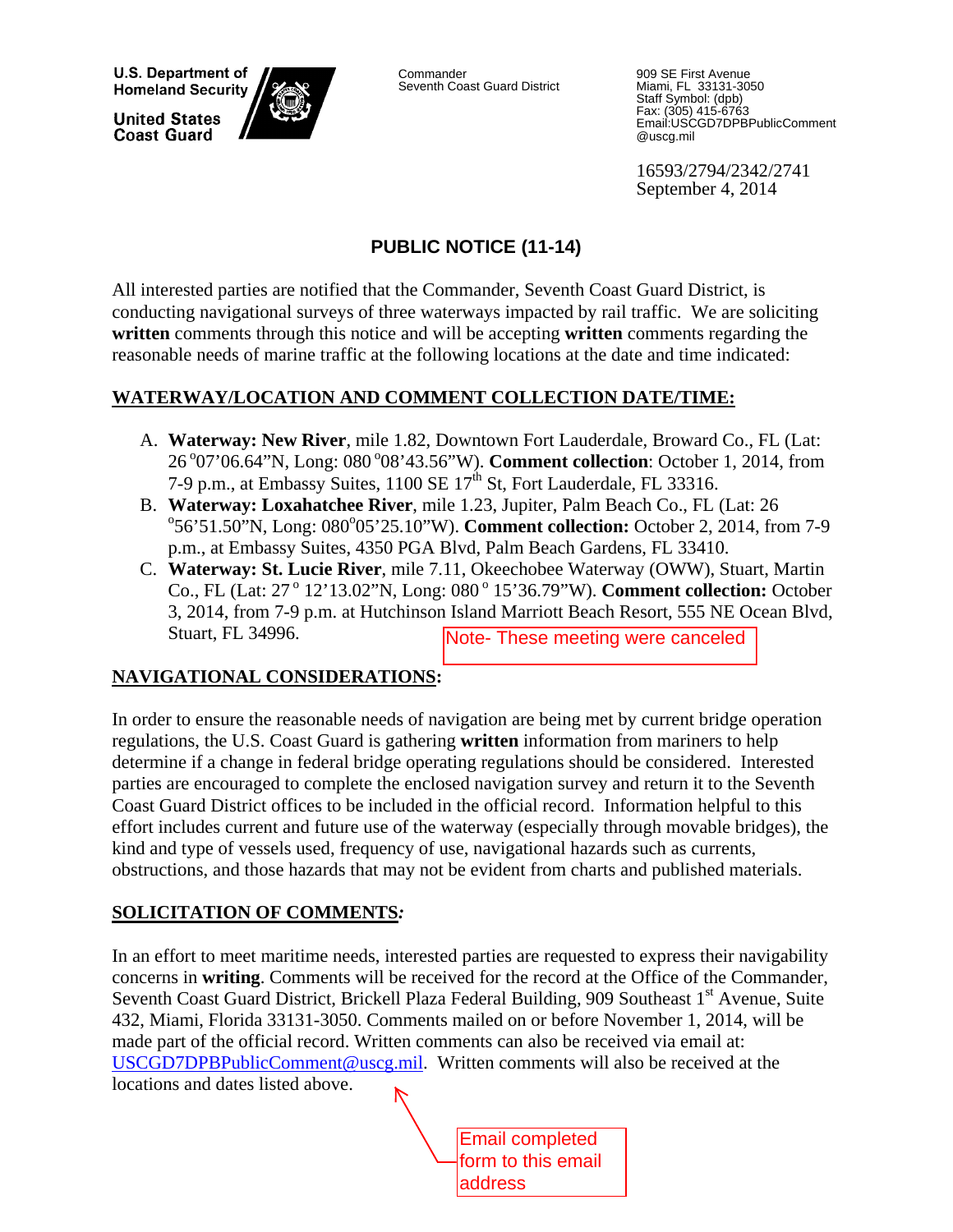#### **SEVENTH COAST GUARD DISTRICT, NAVIGATION SURVEY**

\_\_\_\_\_\_\_\_\_\_\_\_\_\_\_\_\_\_\_\_\_\_\_\_\_\_\_\_\_\_\_\_\_\_\_\_\_\_\_\_\_\_\_\_\_\_\_\_\_\_\_\_\_\_\_\_\_\_\_\_\_\_\_\_\_\_\_\_\_\_\_\_

### **USER INFORMATION:**

NAME, ADDRESS & PHONE NUMBER:

| WHAT TYPE OF WATERWAY USER: (please circle one)                                                                                           |
|-------------------------------------------------------------------------------------------------------------------------------------------|
| <b>PLEASURE</b><br>COMMERCIAL LICENSED<br>UNLICENSED                                                                                      |
| <b>VESSEL INFORMATION:</b>                                                                                                                |
| TYPE VESSEL: (Please circle one)<br><b>FISHING</b><br>FERRY<br>TU <del>G/BA</del> RGE<br><b>MOTOR</b><br>PILOT<br>DEEPDRAFT OTHER<br>SAIL |
| <b>VESSEL DIMENSIONS:</b>                                                                                                                 |
| LENGTH BEAM DRAFT TONNAGE HORSEPOWER                                                                                                      |
| BRIDGE CLEARANCE REQUIREMENTS FOR VESSEL: (measured in feet)                                                                              |
| <b>VERTICLE CLEARANCE</b><br>HORIZANTAL CLEARANCE                                                                                         |
| <b>WATERWAY INFORMATION:</b>                                                                                                              |
| NAME OF WATERWAY USED: (Please Circle)                                                                                                    |
| <b>LOXAHATCHEE RIVER</b><br><b>NEW RIVER</b><br><b>SAINT LUCIE RIVER</b>                                                                  |
| DO YOU USE MAIN CHANNEL? (Please Circle)                                                                                                  |
| <b>YES</b><br>NO                                                                                                                          |
| WHEN DO YOU TRANSIT THESE WATERWAYS?<br>(Please Circle)<br>SEASONALLY YEAR-ROUND DAY NIGHT                                                |
| TIMES OF DAY USED MOST:                                                                                                                   |